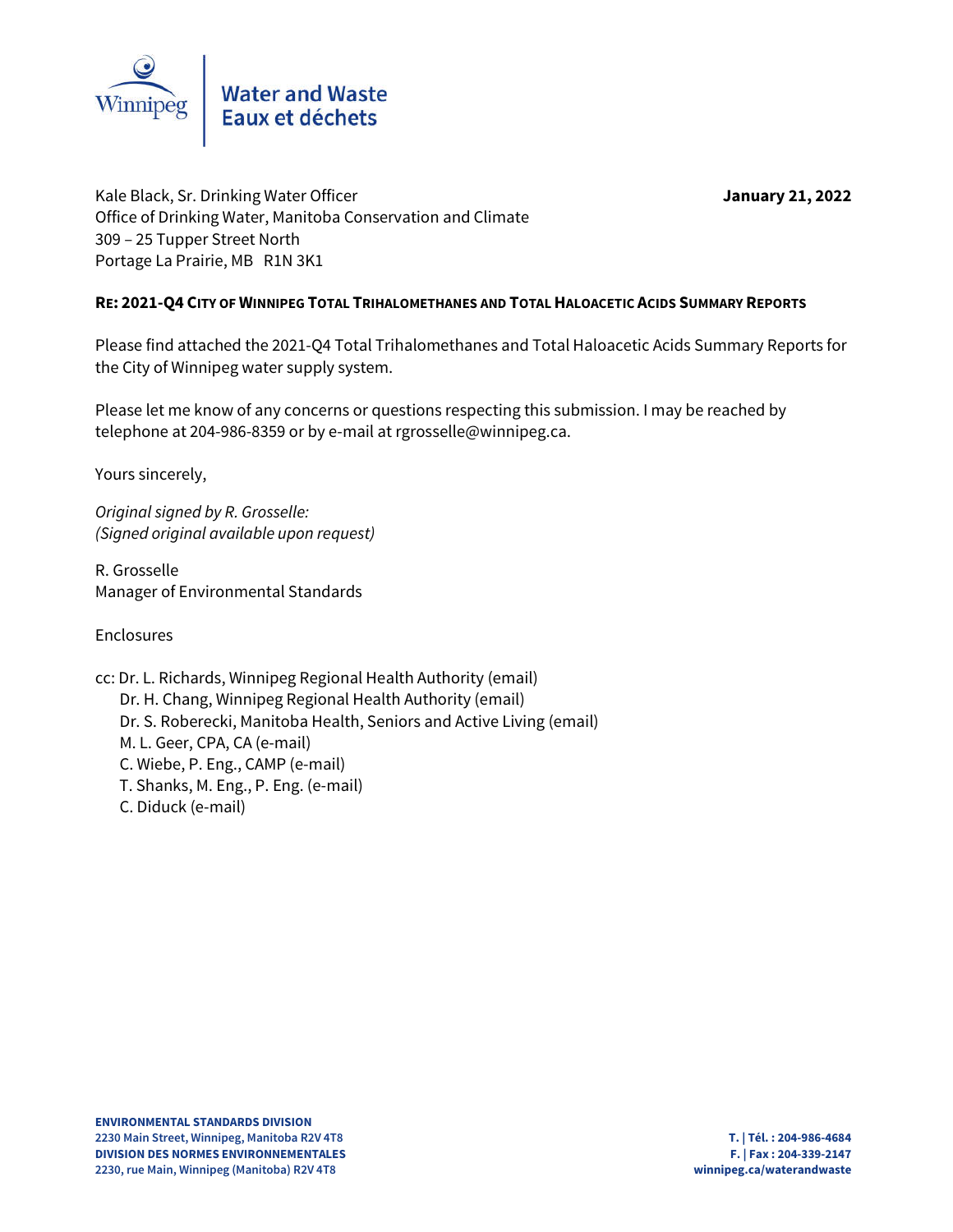

# **Environmental Standards Division**

### **Total Trihalomethanes Summary Report**

#### **Reporting Period: Quarter 4 2021**

#### **License: PWS-09-412-02**

|                             | DISTRIBUTION SYSTEM THM RESULTS (ug/L) |              |       |       |              |       |
|-----------------------------|----------------------------------------|--------------|-------|-------|--------------|-------|
| <b>SAMPLE DATE</b>          | $WC-12$                                | <b>WC-06</b> | NW-05 | NE-09 | <b>SE-07</b> | SW-08 |
| Monday, February 22, 2021   | 41.1                                   | 40.8         | 36.6  | 40.5  | 38.4         | 40.4  |
| Monday, May 10, 2021        | 41.8                                   | 37.5         | 31.0  | 34.1  | 36.0         | 35.7  |
| Monday, August 16, 2021     | 66.6                                   | 63.0         | 64.5  | 63.1  | 59.1         | 61.1  |
| Monday, November 8, 2021    | 41.5                                   | 39.2         | 40.0  | 41.3  | 39.4         | 40.8  |
| <b>IRUNNING AVERAGE THM</b> | 47.8                                   | 36.3         | 43.0  | 44.8  | 43.2         | 44.5  |

#### **COMMENTS:**

#### Methodology

Modified from EPA Method 5021A, "Volatile Organic Compounds in Various Sample Matrices Using Equilibrium Headspace Analysis", Revision 2, July 2014 and EPA Method 8260B, "Volatile Organic Compounds by Gas Chromatography/Mass Spectrometry (GC/MS)", Revision 3, August 2006.

| Compiled by:   | H.Demchenko       |  |
|----------------|-------------------|--|
| Approved by:   | C. Diduck         |  |
| Compiled Date: | November 25, 2021 |  |